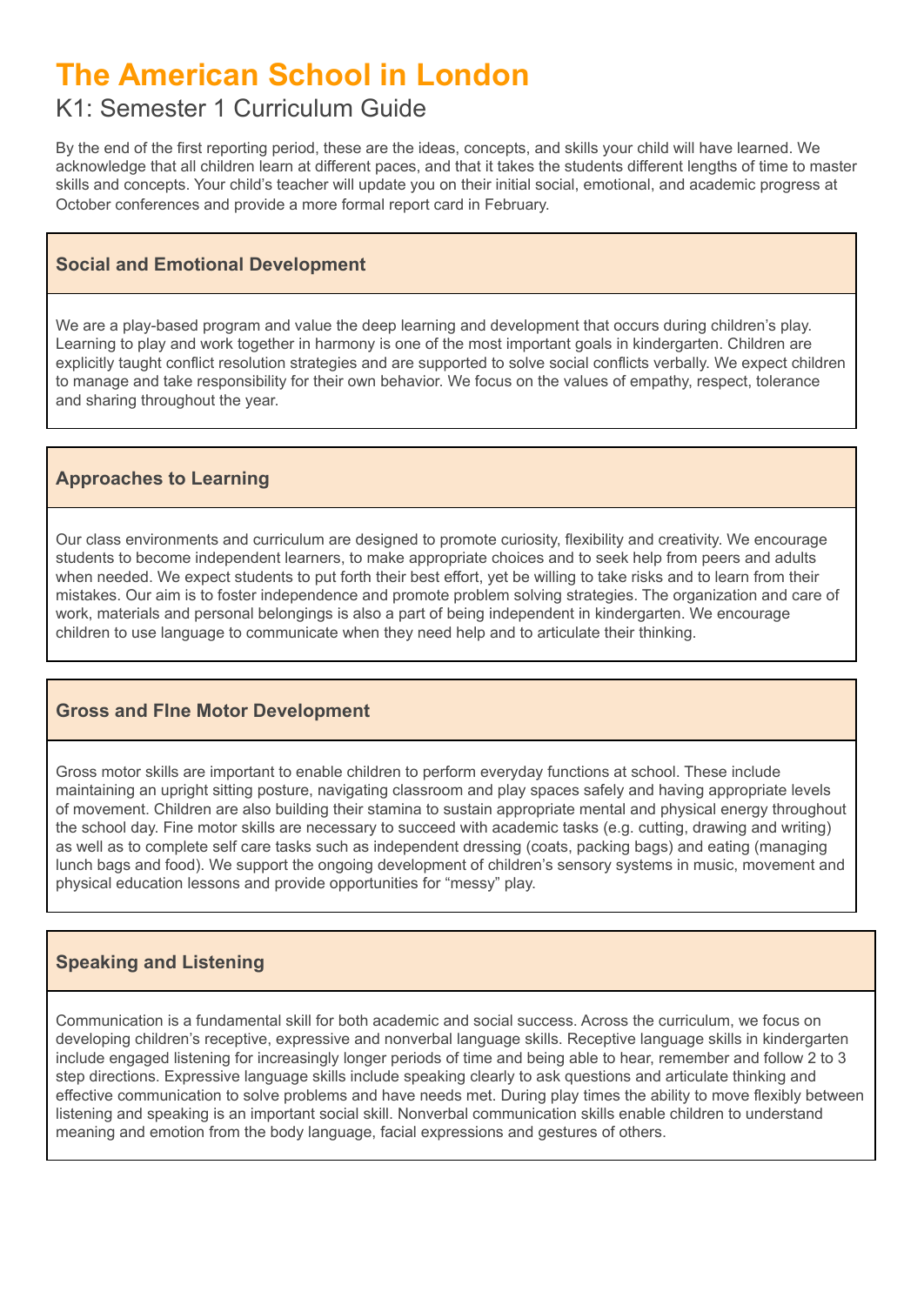#### **Reading**

This semester the children explore literature throughout the day. They engage in read alouds, big books and shared reading experiences. The children also explore text through our morning message, poems and environmental print.

#### **Writing**

We encourage the children to be risk takers in their writing development through storytelling, acting, drawing and writing. The writing process is modeled through daily routines and shared writing.

#### **Math**

This first semester, children focus on a deep conceptual understanding of numbers 0 - 5 through activities and games that use math in meaningful situations. Other foundational concepts such as patterning, graphing, sorting and classifying are addressed. Our math curriculum is guided by the Common Core State Standards, which teaches children practical ways to apply these concepts.

#### **Project Work**

Project work is an opportunity for each class to pursue an in-depth investigation of a topic using inquiry. In the first semester, our project work is science-based, and we explore phenomena from the local natural world (e.g. plants, mini-beasts, seeds, etc.) using close observation, recording (often with observational drawings), investigations, data collection, and analysis. We ask children to notice patterns, to think about cause and effect and to design models to show their understanding. Project work depends and thrives on *wonder.* We wonder: *What do I see when I look* closely? How can I show what I see to others? What would happen if...? How did this happen? and What have I *learned?*

#### **Creative Arts**

The Kindergarten Creative Arts program has always been holistic and conceptual in nature, but now with the Early Childhood playground as our outdoor classroom, we are excited for the potential learning opportunities provoked by such a nurturing and purposeful space where we can truly embrace learning through play, nature and the arts under the umbrella of "Community Ecology." This year we will also have access to the Creative Arts room which will be used as an art studio for more focused engagements with materials. We are influenced by the systemic and ecological approach of Reggio Emilia whereby projects evolve from the children's own interests and curiosity about the world around them. Children express themselves through their 100 languages and are encouraged to reflect upon and discuss their creative work whether individually or in a group as they develop skills in collaboration, reciprocity, exchange, interconnection and interdependency. Visual Art, drama, music, movement and Spanish are explored through provocations, play, guided storytelling and circle games.